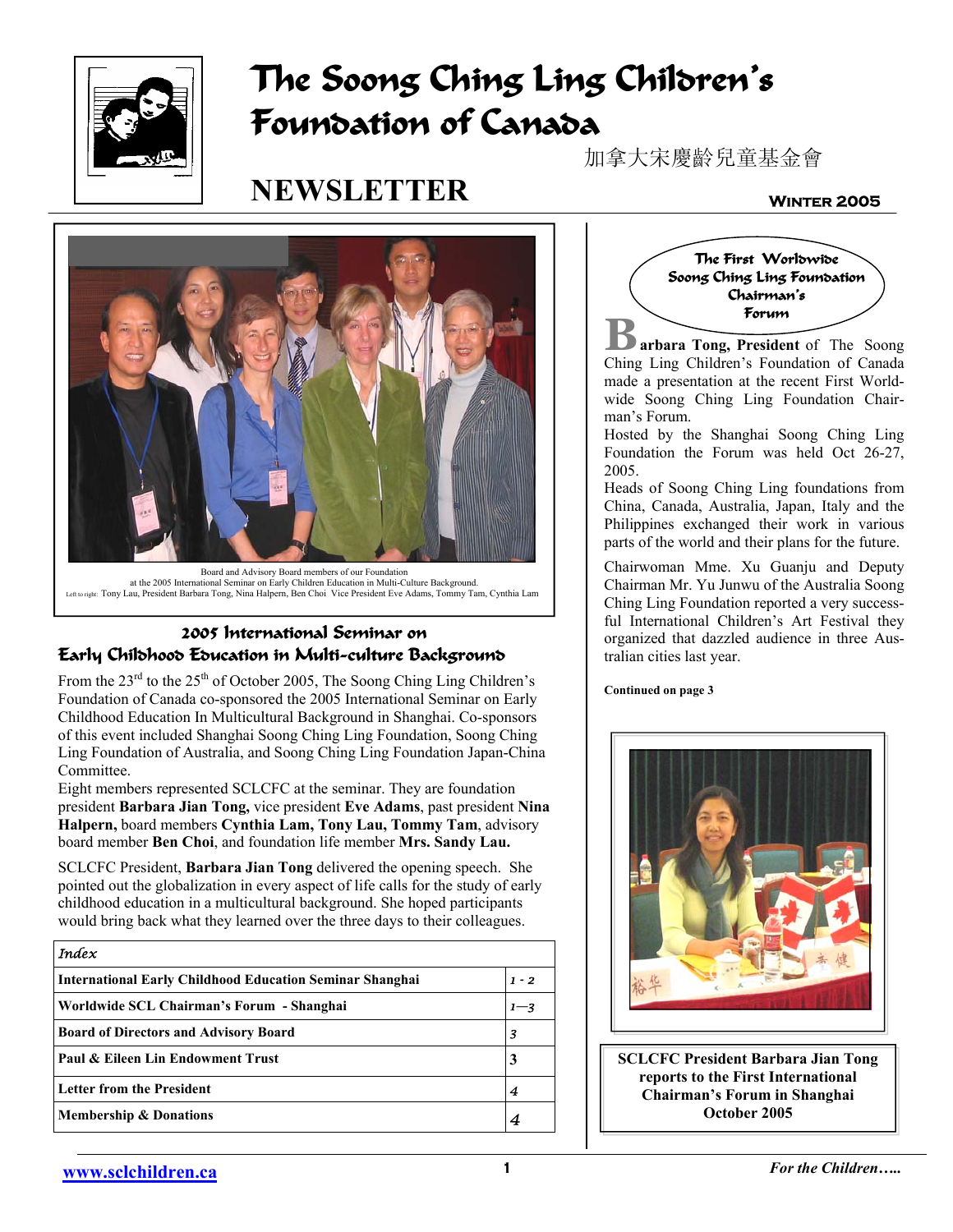## **2005 International Seminar on Early Childhood Education in Multi-culture Background** continued ...



**President Ms. Eve**  Presented on Special Needs Children early childhood

More than twenty educators, administrators and researchers from Australia, Britain, Canada, China, Japan and Taiwan presented studies on a full spectrum of topics related to early childhood education, for example, diversity in early childhood education, use of Chinese folk games, the use of abacus in arithmetic education, the use of film as a media.

Three SCLCFC members delivered quality presentations at the seminar. Advisory Board member, **Dr. Ben Choi,** delivered his study "A Snapshot of Early Childhood Education in Hongkong". **Vice President Ms. Eve Adams and Past President Dr. Nina Halpern** brought new perspective of special needs children's early childhood education to educators and administrators in China where the standard approach is treatment rather than integration . Their studies were entitled "Everyone Can Go To Daycare --- Supported Child Care" and "No Children Left Behind --- Adapting the Environment in Canadian Preschools and Daycares to Include Children with Special Needs".

Our members visited several childcare facilities as well as the China Welfare Institute, an orphanage plus therapy centre for children of special needs. Overall they were impressed with the condition of such facilities and with the young teachers' talents and dedication.

Attending this international seminar were teachers from childcare facilities in Shanghai as well as teachers from every province and autonomous region of China.

Organizers of the seminar compiled all the presentation papers into a bilingual book which will be distributed to even more educators in China and abroad.

It is anticipated that the Foundation will endeavour to participate in and support future seminars which focus on the needs of children.

### **The Soong Ching Ling Children's Foundation of Canada (SCLCFC) Supports Hastings School Project**

The SCLCFC held its 2004 Annual Fundraising Dinner of the Soong Ching Ling Children's Foundation of Canada.at the Victoria Chinese Restaurant in Vancouver. Over 200 people attended.

Soong Ching Ling Children's Foundation, founded in honour of Madam Soong Ching Ling, in 1981, supports projects in Canada and China for Children.

The dinner was held to raise funds. The funds raised will support Chinese-speaking support staff for the after-school programs at the Hasting Community School in East Vancouver.

Guest speaker, British Columbia, Minister of State for Early Childhood Development, **The Honourable Linda Reid** spoke about the importance of the project and congratulated SCLCFC on its work and support of this and many other projects the Foundation undertakes on behalf of children.

Former MLA, cabinet minister, Deputy Premier of British Columbia and founder of the CH.I.L.D. Foundation, **Dr. Grace McCarthy, O.C.,** was presented with the Soong Ching Ling Foundation's prestigious SCLCFC "For the Children Award " and a cheque for \$1,000.00 for the CH.I.L.D Foundation for her work for Children. Founding SCLCFC Director **Mrs. Eileen Lin,** presented the award.



#### Fund Raising Dinner— "For the Children Award" presented **Left to right: Well known radio talk show host, Ely Leung, SCL Director and former SCL President Theresa Odishaw, Former Chinese Consul General Mr. Li Yuanming, "For the Children Award" recipient Grace McCarthy and Founding SCL Director Mrs. Eileen Lin.**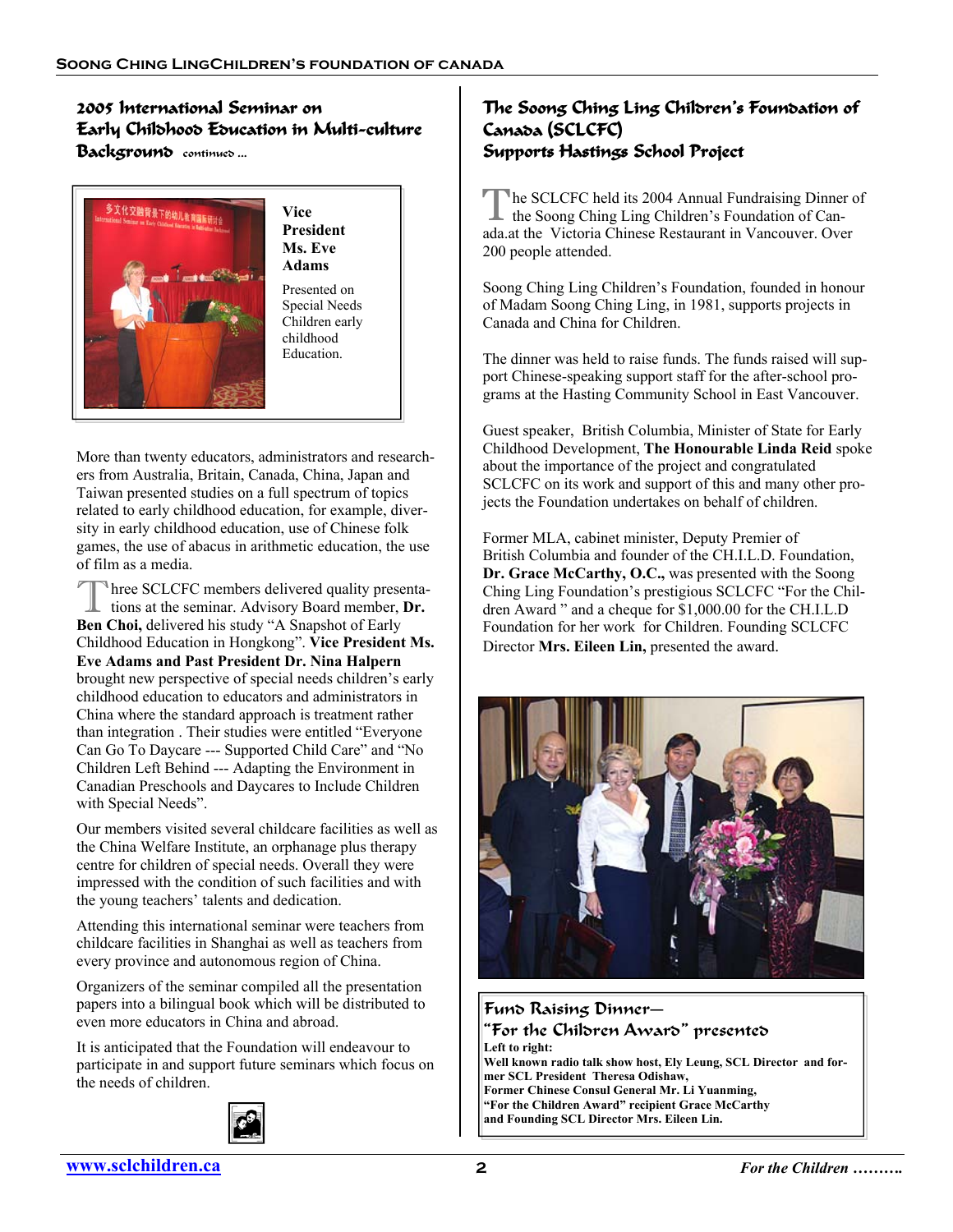# Paul & Eileen Lin Endowment Trust

#### Paul & Eileen Lin Endowment Trust .. Scholarships...



**SCLCF Board members visit Xing Long #1 Middle School in Heibi China. Students at this school benefit from the Scholarships funded by the Paul & Eileen Lin Endowment Trust.** 

### **Update on Paul and Eileen Lin Trust Fund And the Scholarship Program**

The **Paul and Eileen Lin Endowment Trust Fund** was started in 2001, and at present stands close to \$400,000. The interest income generated annually is approximately \$20,000 and supports 120 students in four senior high schools in Anhui, Ningxia, Inner Mongolia and Hebei, China.

In October 2005, five SCLCFC board members visited Xinglong No. 1 Middle School, Hebei Province. This is the latest addition to our the Paul & Eileen Lin Endowment Trust Scholarship Program.

The latest addition to the scholarship program in September 2005 was the senior high school in Xing Long County in Hebei province. After attending a symposium on early childhood education in Shanghai, five board members of the SCLCFC visited the school in November.

Our Foundation members met with the thirty students receiving financial assistance from the scholarship program. It was very heart-warming to see these bright young children who all showed the strong will and determination to succeed in their studies. The looks on their faces have made all our work worthwhile.

Today, there are still a lot of students in the poor and rural areas who could not afford go to senior high school.

In order to help as many students as possible, we are now asking for direct donations to the scholarship program with pledged donations for three consecutive years, although some donors may still prefer to donate to the Trust Fund. We hope that by bringing in pledges of direct assistance to students, we will be able to help more students immediately rather than relying solely on the income generated by the Trust Fund.

Our goal is to add at least two schools or 60 students to the scholarship program in September 2006, likely in Ning Xia and Qing Hai Provinces. Please help us achieve our goal by making a pledge to the scholarship program.

Howard Chu — **On behalf of the Board of Trustees**



**Worldwide Soong Ching Ling Foundation Chairman's Forum** 

#### **Continued from page 1**

Mrs. Hiroko Kubota , director of Soong Ching Ling Foundation Japan-China Committee reported on their scholarship program for girl students in Ningxia and the assistance in forms of both cash and medical equipment that benefit prenatal and postpartum women in Guizhou Province. Mr. Carlos Chan, Chairman of the Philippines Soong Ching Ling Foundation reported on the tens of projects, ranging from disaster relief to children's cultural international exchange, they completed in the Philippines for the short sixteen months the foundation has been in existence.

Mr. Zhu Yuhua, Chairman of the Soong Ching Ling Foundation of Italy submitted a formal application to host the 2006 International Children's Art Festival in Venice Italy. Mr. Renato Pellicioli, Vice Chairman of the Soong Ching Ling Foundation of Italy shared with the forum their plans to apply the long-distance adoption model that had been very successful in helping African children to benefit Chinese children in impoverished regions.

Attendants at the forum were very impressed with the fact that we were the first Soong Ching Ling Foundation ever established to continue the work of Mme. Soong Ching Ling. They called our work inspirational .

The Philippines Soong Ching Ling Foundation volunteered to host the next forum in Manila in the summer of 2006.

#### **Note:**

**Our Foundation members generally attend conferences in China and elsewhere, and undertake other travel for the SCLCF at their own cost**. **Costs are kept at a minimum so that the Foundation can help more children**

| <b>SCL Board of Directors</b><br>2005-2006 |                                        |
|--------------------------------------------|----------------------------------------|
| Ms. Barbara Jian Tong<br>President         | <b>SCL Advisory Board</b><br>2005-2006 |
| Mrs. Eve Adams<br><b>Vice-President</b>    | Dr. Chak Kwong Au                      |
| Mr. William Chang                          | Mr. Dan Chan                           |
| Secretary/Treasurer<br>Mrs. Edith Chan     | Mr. M.Y. Chan                          |
| Mr. Howard Chu                             | Mr. Ben Choi                           |
| Mr. Bill Gooderham<br>Dr. Nina Halpern     | Dr. Glen Dixon                         |
| Mr. Nelson Hui                             | Mr. Henry Fei                          |
| Mr. Tony T.K. Lau<br>Mrs. Cynthia Lam      | Ms. Carmen Kwan                        |
| <b>Ms. Marian Leung</b>                    | Dr. George Ng                          |
| Mrs. Eileen Lin                            | Mr. Shengtian Zheng                    |
| Mrs. Theresa Odishaw                       |                                        |
| Mr. Tommy Tam                              |                                        |